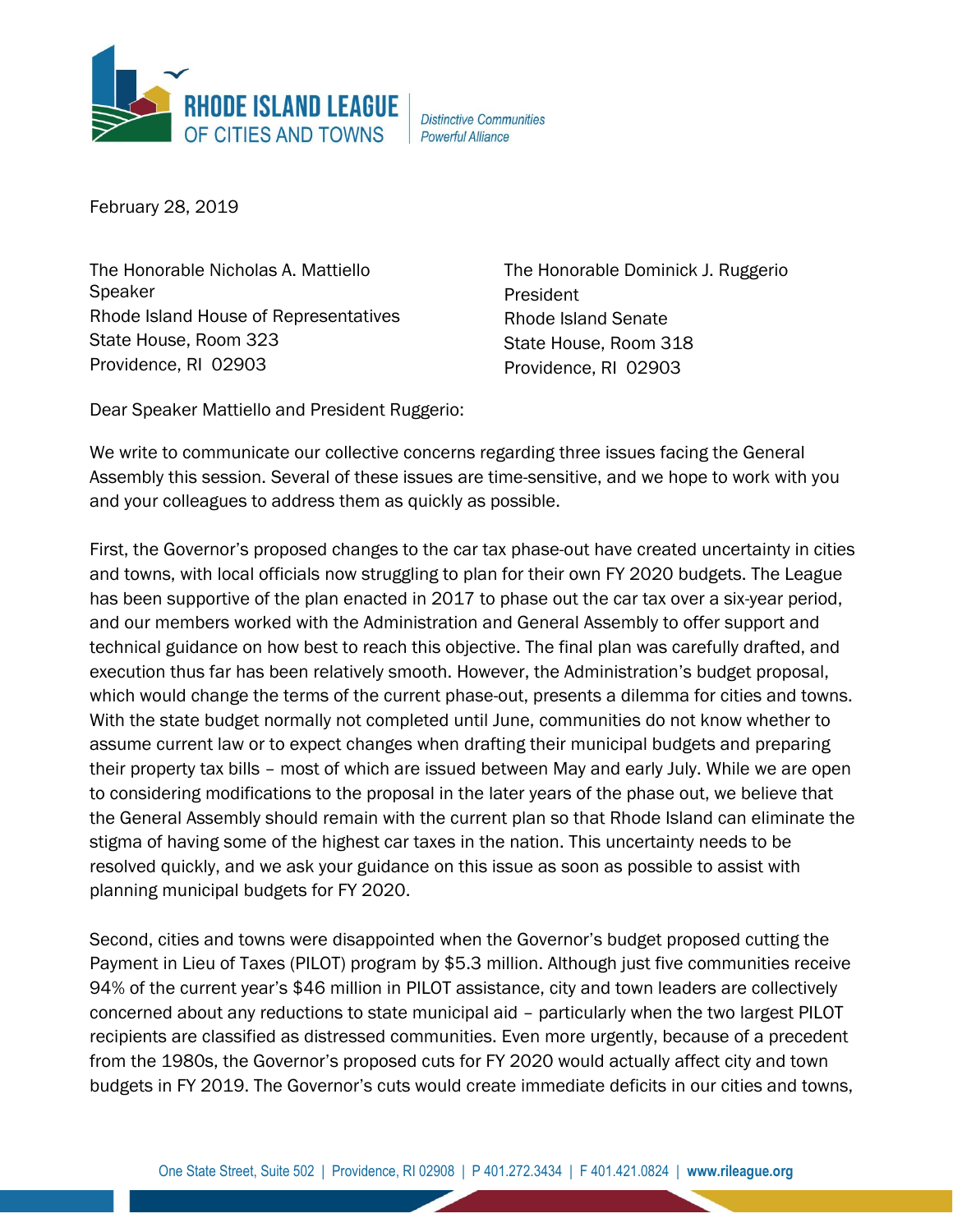which have limited retroactive recourse to recover lost state funds. The Governor's proposed solution to the PILOT cut was to let cities and towns tax non-mission related properties owned by qualifying nonprofit institutions. We believe that the timing, nature of the authority given and the administrative complexity of such an effort could lead to extensive litigation. While some cities and towns have called for taxing authority for nonprofits, such an effort should be to enhance and diversify local revenues, not to replace decreased state aid. We seek your help in reversing this budget proposal and restoring PILOT funding in accordance with existing general law.

Finally, we are not enthusiastic about the Governor's proposal to permit adult marijuana use as currently drafted, as cities and towns will bear many of the impacts of any legalization effort. Other states have taken years to enact similar legislation, and we fear that a rushed proposal -envisioned to take effect in January 2020 -- will have unintended consequences in our communities. To ensure proper public input, many of us believe that any adopted proposal should require an opt-in referendum vote by cities or towns -- rather than an opt-out option as offered in the legislation. Furthermore, the time frames for enacting siting ordinances and/or scheduling popular votes are extraordinarily tight. The Governor's proposal would cover numerous classes of businesses, and our volunteer planning and zoning boards will need time to educate themselves and solicit public input. Lastly, while the Governor's proposal would share revenue with Rhode Island's cities and towns, it would also prevent local taxes, fees and community host agreements, making the proposal appear less generous than in the Bay State. If the General Assembly proceeds with this initiative, we respectfully request that municipal leaders and local public safety officials are consulted as part of the legislative process.

Thank you for your ongoing support of cities and towns and for your consideration of our views.

Sincerely,

James A. Diossa Mayor, Central Falls

Andrew E. Nota Town Administrator, Jamestown

Lisa Baldelli-Hunt Mayor, Woonsocket

James J. Cunha Town Manager, Barrington

Charles A. Lombardi

Mayor, North Providence

Miche C. Woo

Michael C. Wood Town Manager, Burrillville